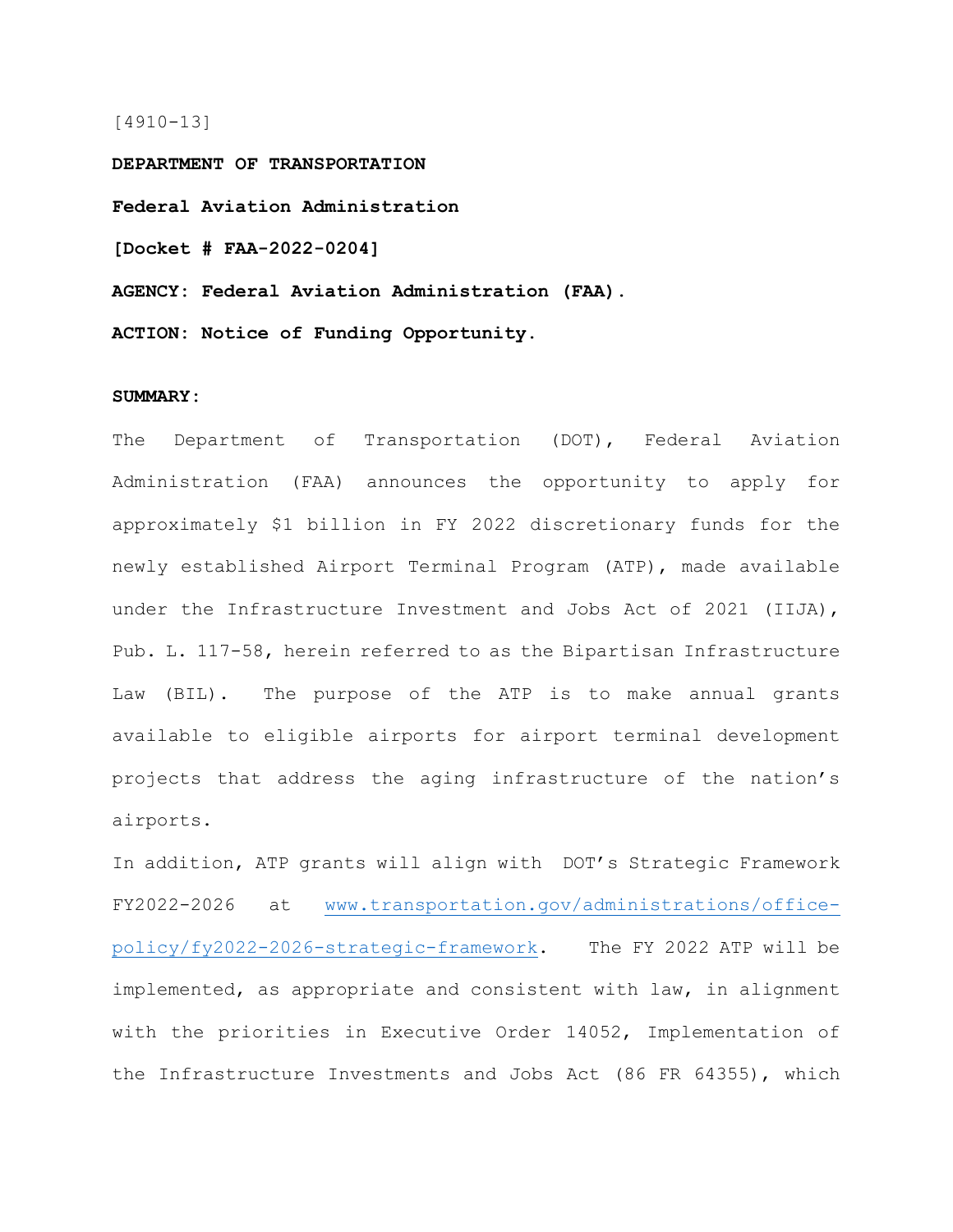are to invest efficiently and equitably, promote the competitiveness of the U.S. economy, improve job opportunities by focusing on high labor standards, strengthen infrastructure resilience to all hazards including climate change, and to effectively coordinate with State, local, Tribal, and territorial government partners.

## **DATES:**

Airport sponsors that wish to be considered for FY 2022 ATP discretionary funding should submit an application that meets the requirements of this NOFO as soon as possible, but no later than 5:00pm Eastern time, March 28, 2022. Submit applications electronically at [www.faa.gov/bil/airport-terminals](http://www.faa.gov/bil/airport-terminals) per instructions in this NOFO.

## **FOR FURTHER INFORMATION CONTACT:**

Robin K. Hunt, BIL Implementation Team, FAA Office of Airports, at (202)267-3263 or our FAA BIL email address: [9-ARP-](mailto:9-ARP-BILAirports@faa.gov)[BILAirports@faa.gov](mailto:9-ARP-BILAirports@faa.gov)

#### A. PROGRAM DESCRIPTION

BIL established the ATP, a competitive discretionary grant program, which provides approximately \$1 billion in grant funding annually for five years (Fiscal Years 2022-2026) to upgrade, modernize, and rebuild our nation's airport terminals and sponsorowned Airport Traffic Control Towers (ATCTs). This includes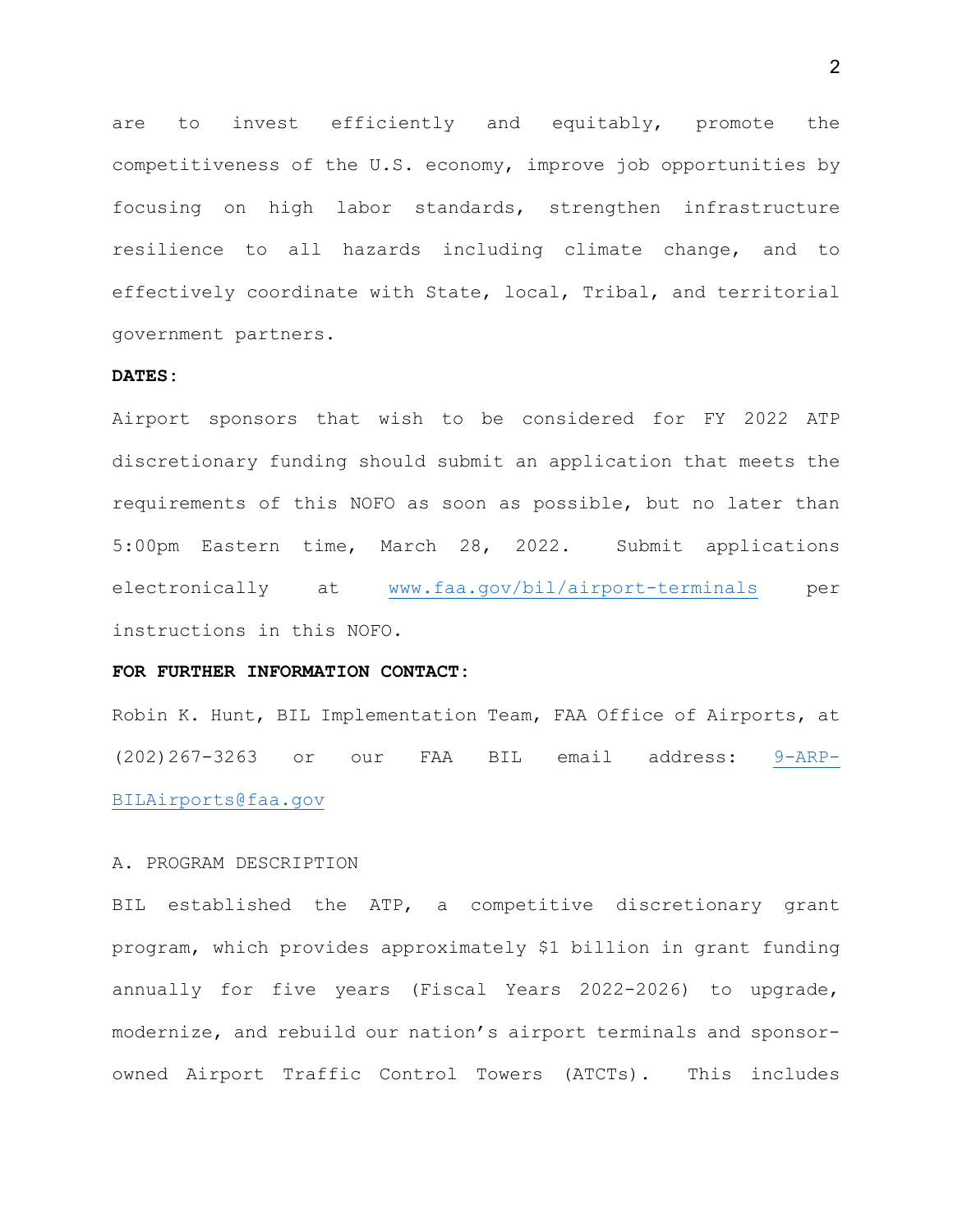bringing airport facilities into conformity with current standards; constructing, modifying, or expanding facilities as necessary to meet demonstrated aeronautical demand; enhancing environmental sustainability; encouraging actual and potential competition; and providing a balanced system of airports to meet the roles and functions necessary to support civil aeronautical demand. This program also supports the President's goals to mobilize American ingenuity to build modern infrastructure and an equitable, clean energy future. In support of Executive Order 13985, *Advancing Racial Equity and Support for Underserved Communities Through the Federal Government* (86 FR 7009), the FAA encourages applicants to consider how the project will address the challenges faced by individuals in underserved communities and rural areas.

The ATP falls under the project grant authority for the Airport Improvement Program (AIP) in 49 United States Code (U.S.C.) §47104. Per 2 Code of Federal Regulations (CFR) Part 200 - *Uniform Administrative Requirements, Cost Principles, and Audit Requirements for Federal Awards* the AIP Federal Assistance Listings Number is 20.106, with the objective to assist eligible airports in the development and improvement of a nationwide system that adequately meets the needs of civil aeronautics. The FY 2022 ATP will be implemented, as appropriate and consistent with BIL, in alignment with the priorities in Executive Order 14052,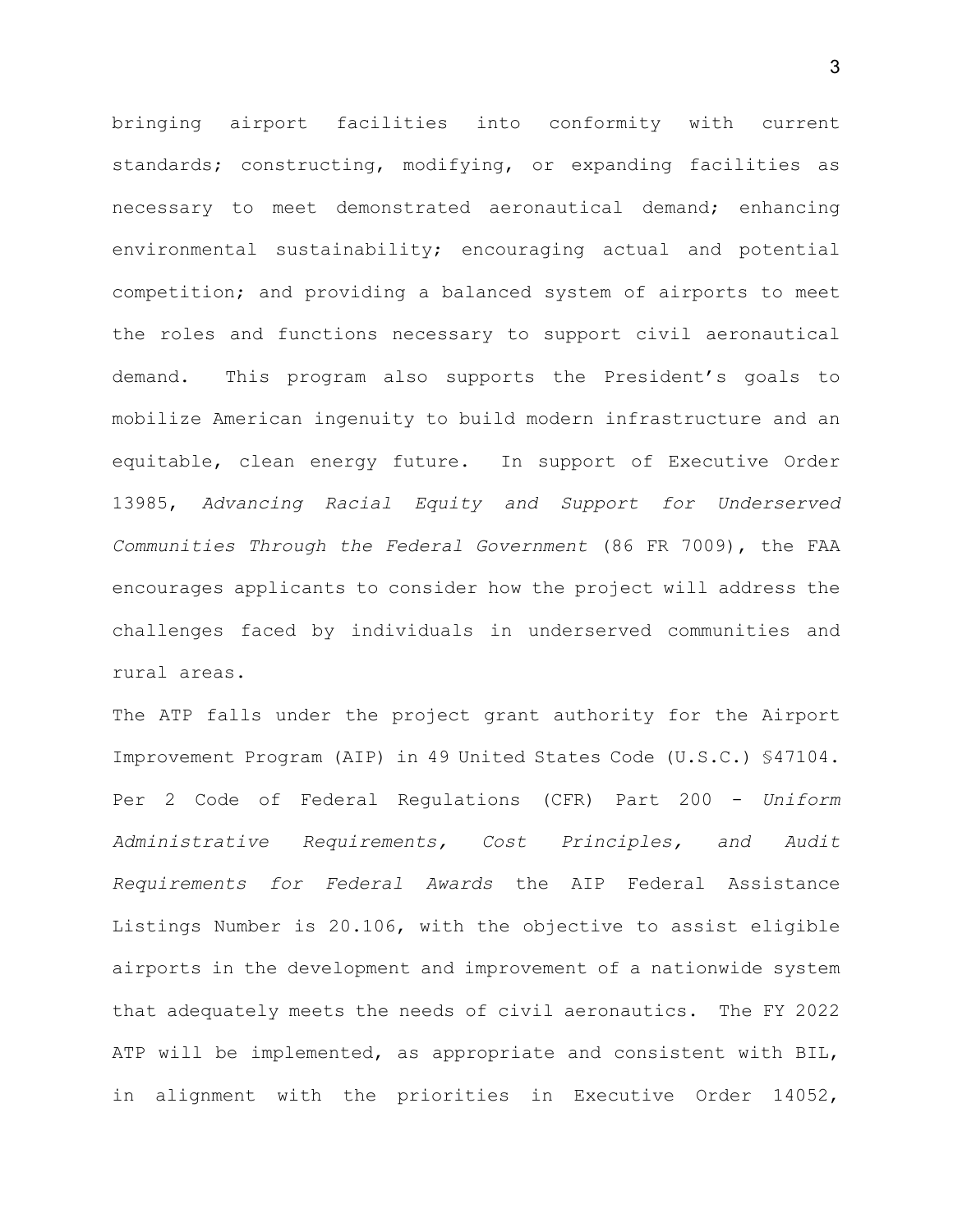*Implementation of the Infrastructure Investments and Jobs Act* (86 FR 64355), which are to invest efficiently and equitably, promote the competitiveness of the U.S. economy, improve opportunities for good-paying jobs with the free and fair choice to join a union by focusing on high labor standards, strengthen infrastructure resilience to all hazards including climate change, and to effectively coordinate with State, local, Tribal, and territorial government partners.

Consistent with statutory criteria and Executive Order 14008, *Tackling the Climate Crisis at Home and Abroad* (86 FR 7619), the FAA also seeks to fund projects under the ATP that reduce greenhouse gas emissions and are designed with specific elements to address climate change impacts. Specifically, the FAA is looking to award projects that align with the President's greenhouse gas reduction goals, promote energy efficiency, support fiscally responsible land use and transportation efficient design, support terminal development compatible with the use of sustainable aviation fuels and technologies, increase climate resilience, incorporate sustainable pavement and construction materials as allowable, and reduce pollution.

B. FEDERAL AWARD INFORMATION

The ATP is a \$5 billion grant program, distributed as approximately \$1 billion annually for five years (Fiscal Years 2022, 2023, 2024, 2025, and 2026), subject to annual allocations limitations based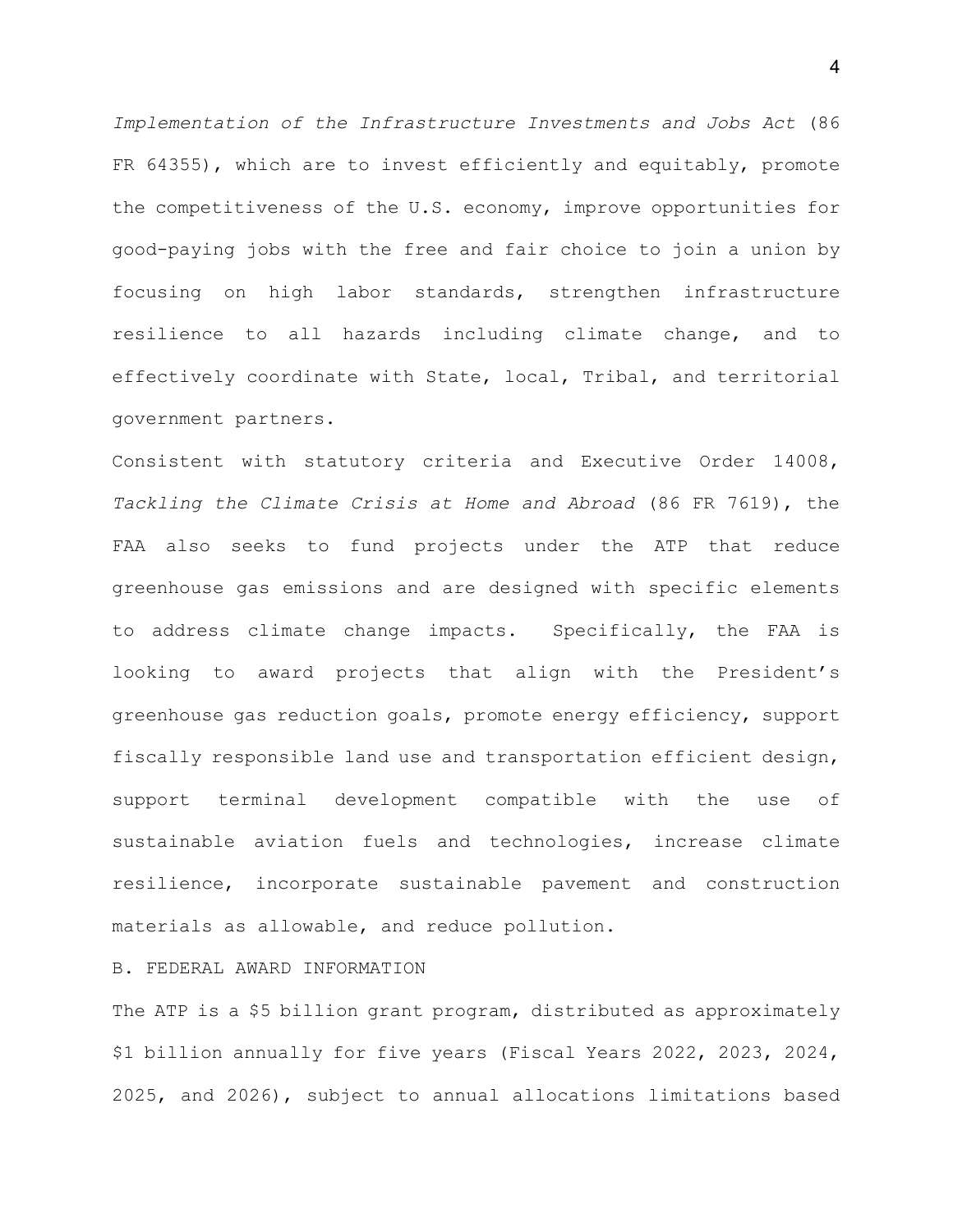on airport roles found in the published National Plan of Integrated Airport Systems (NPIAS), as updated with current year data. In general, the \$5 billion in ATP grant funding is subject to the following annual award allocation limitations: not more than 55% shall be for large hub airports, not more than 15% shall be for medium hub airports, not more than 20% shall be for small hub airports, and not less than 10% shall be for nonhub and nonprimary airports.

The FAA will consider projects that increase capacity and passenger access; projects that replace aging infrastructure; projects that achieve compliance with the Americans with Disabilities Act (42 U.S.C. 12101, *et seq.*) and expand accessibility for persons with disabilities; projects that improve airport access for historically disadvantaged populations; projects that improve energy efficiency, including upgrading environmental systems, upgrading plant facilities, and achieving Leadership in Energy and Environmental Design (LEED) accreditation standards; projects that improve airfield safety through terminal relocation; and projects that encourage actual and potential competition. This includes applicable Executive Orders as listed in Section E.2. Additionally, the FAA will provide preference to projects that complete a development objective, and priority to projects that have received partial awards.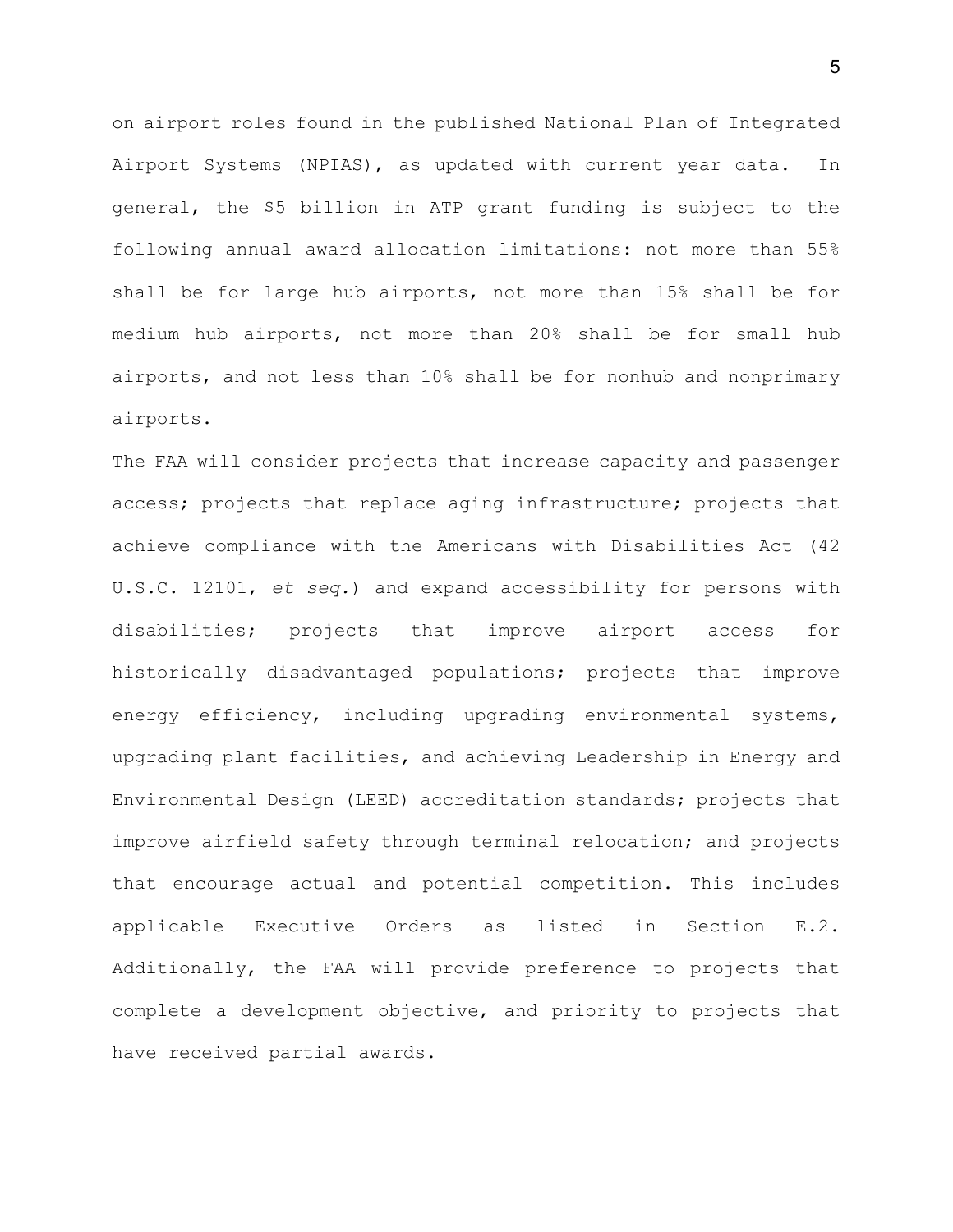Projects for relocating, reconstructing, repairing, or improving an airport-owned ATCT will also be considered. In addition to the considerations above, these projects will also be evaluated based on overall impact on the national airspace system including age of facility, operational constraints, and nonstandard facilities. The FAA will publish a NOFO annually to announce additional funding made available, approximately \$1 billion per year, for Fiscal Years 2023-2026.

C. ELIGIBILITY INFORMATION

1. Eligible Applicants

Eligible applicants are those airport sponsors normally eligible for Airport Improvement Program (AIP) discretionary grants as defined in 49 U.S.C. §47115. This includes a public agency, private entity, state agency, Indian Tribe or Pueblo owning a public-use NPIAS airport, the Secretary of the Interior for Midway Island Airport, the Republic of the Marshall Islands, Federated States of Micronesia, Republic of Palau.

2. Cost Sharing or Matching

The Federal cost share of ATP grants is 80 percent for large and medium hub airports, and 95 percent for the remainder of airports eligible to receive ATP grants, which includes small hub, nonhub, and nonprimary airports.

3. Project Eligibility

All projects funded from the ATP must be: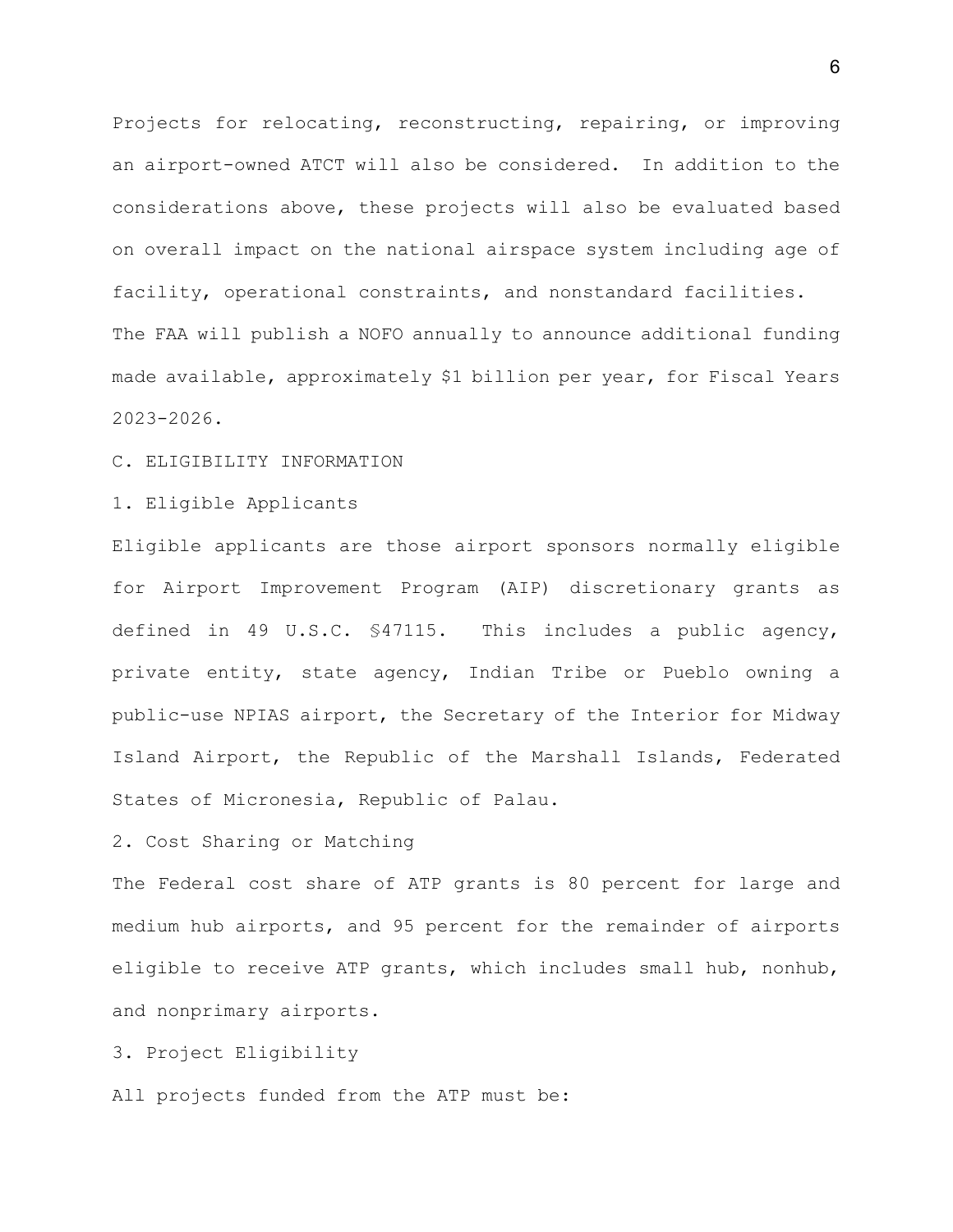- i. Airport terminal development, defined in 49 U.S.C. §47102(28) as development of an airport passenger terminal building, including terminal gates; access roads servicing exclusively airport traffic that leads directly to or from an airport passenger terminal building; and walkways that lead directly to or from an airport passenger terminal building. Under the ATP, the FAA may consider projects that qualify as "terminal development" (including multimodal terminal development), as that term is defined in 49 U.S.C. §47102(28);
- ii. On-airport rail access projects as set forth in Passenger Facility Charge (PFC) Update 75-21 (86 FR 48793, August 31, 2021);
- iii. Airport-owned ATCT that includes relocating, reconstructing, repairing, or improving the ATCT; and

iv. Justified based on civil aeronautical demand.

D. APPLICATION AND SUBMISSION INFORMATION

1. Address to Request Application Package

An application for ATP terminal or ATCT projects, FAA Form 5100- 144, *Bipartisan Infrastructure Law, Airport Terminal and Tower Project Information,* can be found at:

[www.faa.gov/bil/airport-terminals.](http://www.faa.gov/bil/airport-terminals)

Direct all inquiries regarding applications to the appropriate Regional Office (RO) or Airports District Office (ADO). RO/ADO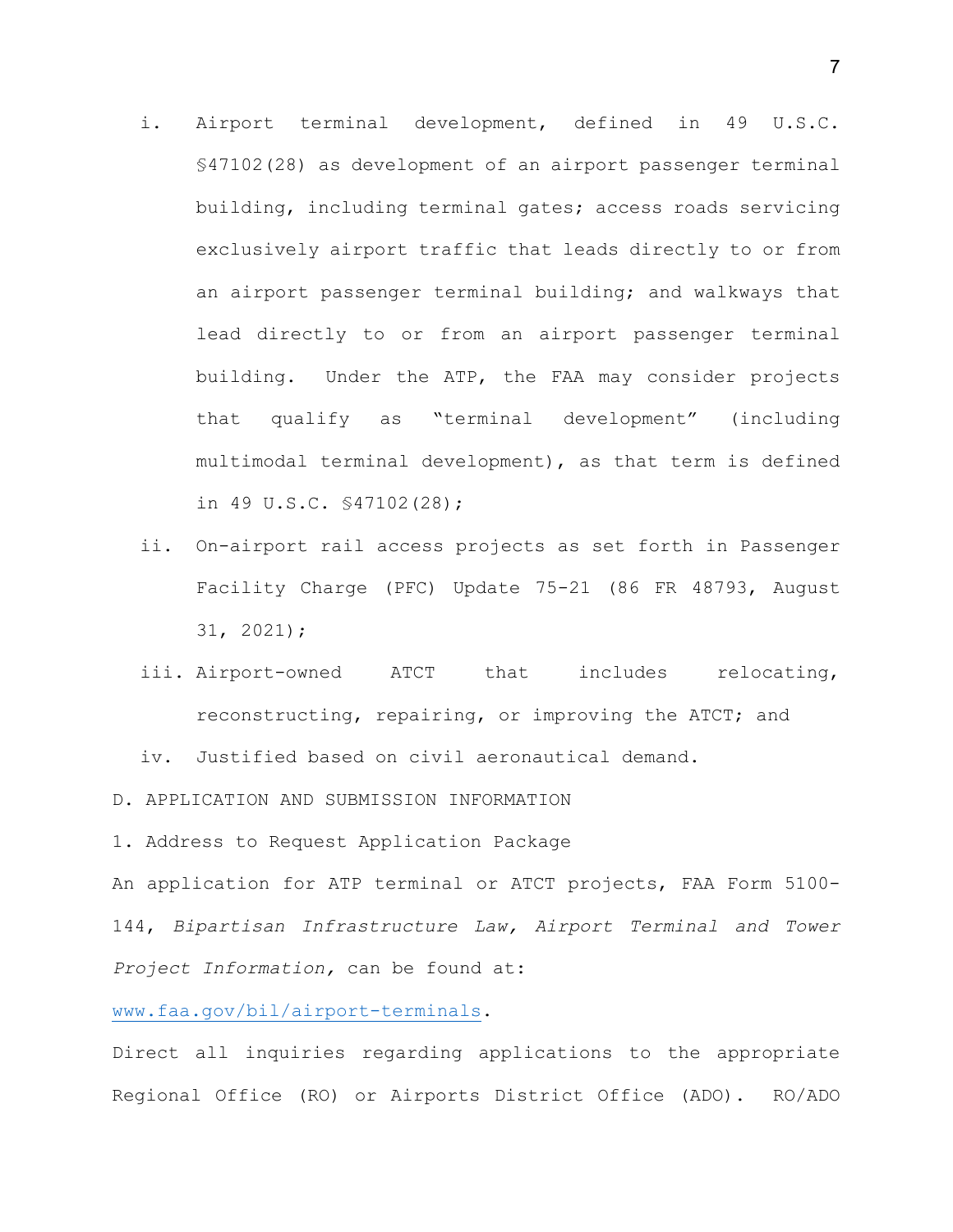contact information is below: [https://www.faa.gov/about/office\\_org/headquarters\\_offices/arp/of](https://www.faa.gov/about/office_org/headquarters_offices/arp/offices/regional_offices) [fices/regional\\_offices.](https://www.faa.gov/about/office_org/headquarters_offices/arp/offices/regional_offices)

Or to the BIL Team at: [9-ARP-BILAirports@faa.gov.](mailto:9-ARP-BILAirports@faa.gov)

2. Content and Form of Application Submission

Applicants will be required to submit information contained in FAA Form 5100-144, *Bipartisan Infrastructure Law, Airport Terminal and Tower Project Information*. This form is provided to assist airports in completing the submission requirements established in this NOFO. Application instructions and the form can be found at: [www.faa.gov/bil/airport-terminals.](http://www.faa.gov/bil/airport-terminals)

All applications must be submitted electronically following the instruction on the form. Once the form is complete, save a copy of the form electronically to your files for future reference. Next, scroll to the bottom of the form and press the "submit" button. The form will be automatically emailed to the FAA BIL Team for review and evaluation, or as a backup, email the form manually to: [9-ARP-BILAirports@faa.gov.](mailto:9-ARP-BILAirports@faa.gov)

Applicants selected to receive an ATP grant will then be required to follow AIP grant application procedures prior to award, which include meeting all prerequisites for funding, and submission of Standard Form SF-424, *Application for Federal Assistance*, and FAA Form 5100-100, *Application for Development Projects*.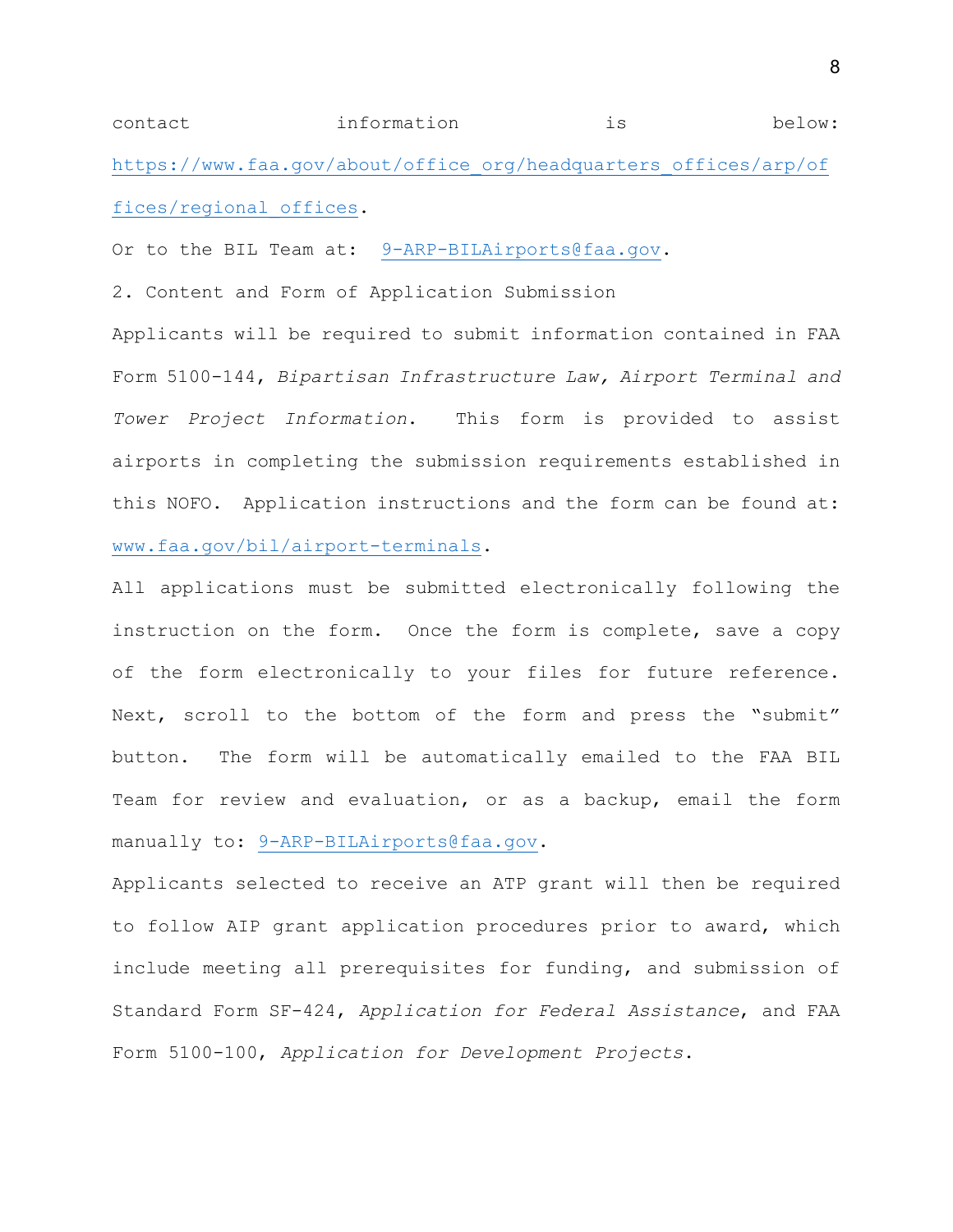Airports covered under the FAA's State Block Grant Program should coordinate with their associated state agencies, and submit project application via the procedures noted above.

3. Unique Entity Identifier and System for Award Management (SAM) Applicants must comply with 2 CFR part 25 – *Universal Identifier and System for Award Management*. All applicants must have a unique entity identifier provided by SAM. Additional information about obtaining a Unique Entity Identifier (UEI) and registration procedures may be found at the SAM website (currently at [http://www.sam.gov\)](http://www.sam.gov/). Each applicant is required to: (1) be registered in SAM; (2) provide a valid UEI prior to grant award; and (3) continue to maintain an active SAM registration with current information at all times during which the applicant has an active Federal award or an application or plan under consideration by the FAA. Under the ATP, the UEI and SAM account must belong to the entity that has the legal authority to apply for, receive, and execute ATP grants.

Once awarded, the FAA grant recipient must maintain the currency of its information in SAM until the grantee submits the final financial report required under the grant or receives the final payment, whichever is later. A grant recipient must review and update the information at least annually after the initial registration and more frequently if required by changes in information or another award term.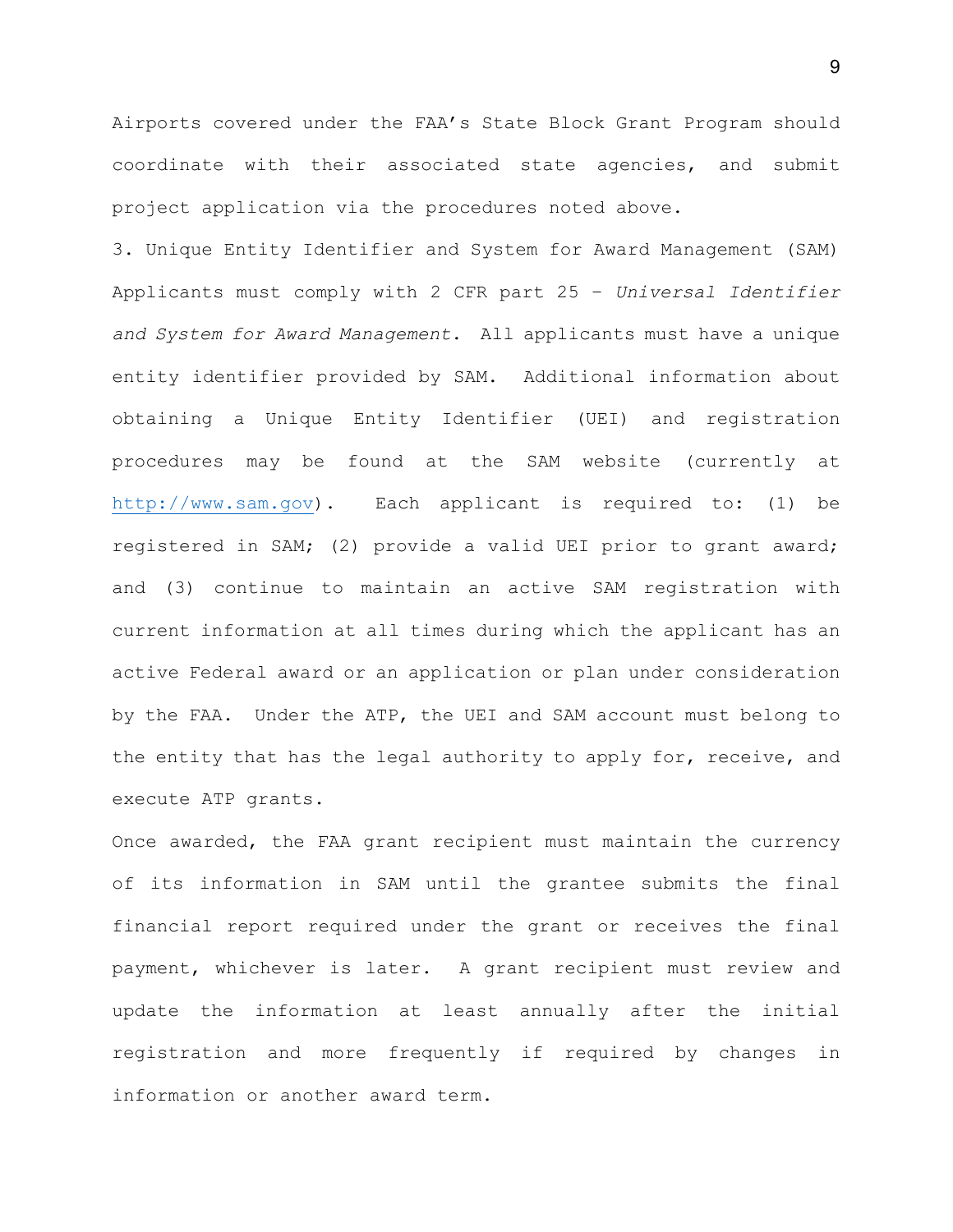The FAA may not make an award until the applicant has complied with all applicable UEI and SAM requirements. If an applicant has not fully complied with the requirements by the time the FAA is ready to make an award, the FAA may determine that the applicant is not qualified to receive an award and use that determination as a basis for making a federal award to another applicant.

Non-federal entities that have received a federal award are required to report certain civil, criminal, or administrative proceedings to SAM (currently the Federal Awardee Performance and Integrity Information System (FAPIIS) [www.fapiis.gov\)](http://www.fapiis.gov/) to ensure registration information is current and complies with federal requirements. Applicants should refer to 2 CFR 200.113 for more information about this requirement.

4. Submission Dates and Times

Airports that wish to be considered for FY 2022 ATP discretionary funding should submit an application that meets the requirements of this NOFO as soon as possible, but no later than 5:00pm Eastern time on March 28, 2022. Submit applications electronically at [www.faa.gov/bil/airport-terminals](http://www.faa.gov/bil/airport-terminals) per instructions in this NOFO.

5. Funding Restrictions

All projects funded from the ATP must be airport terminal development, defined in 49 U.S.C. §47102(28) as development of an airport passenger terminal building, including terminal gates; access roads servicing exclusively airport traffic that leads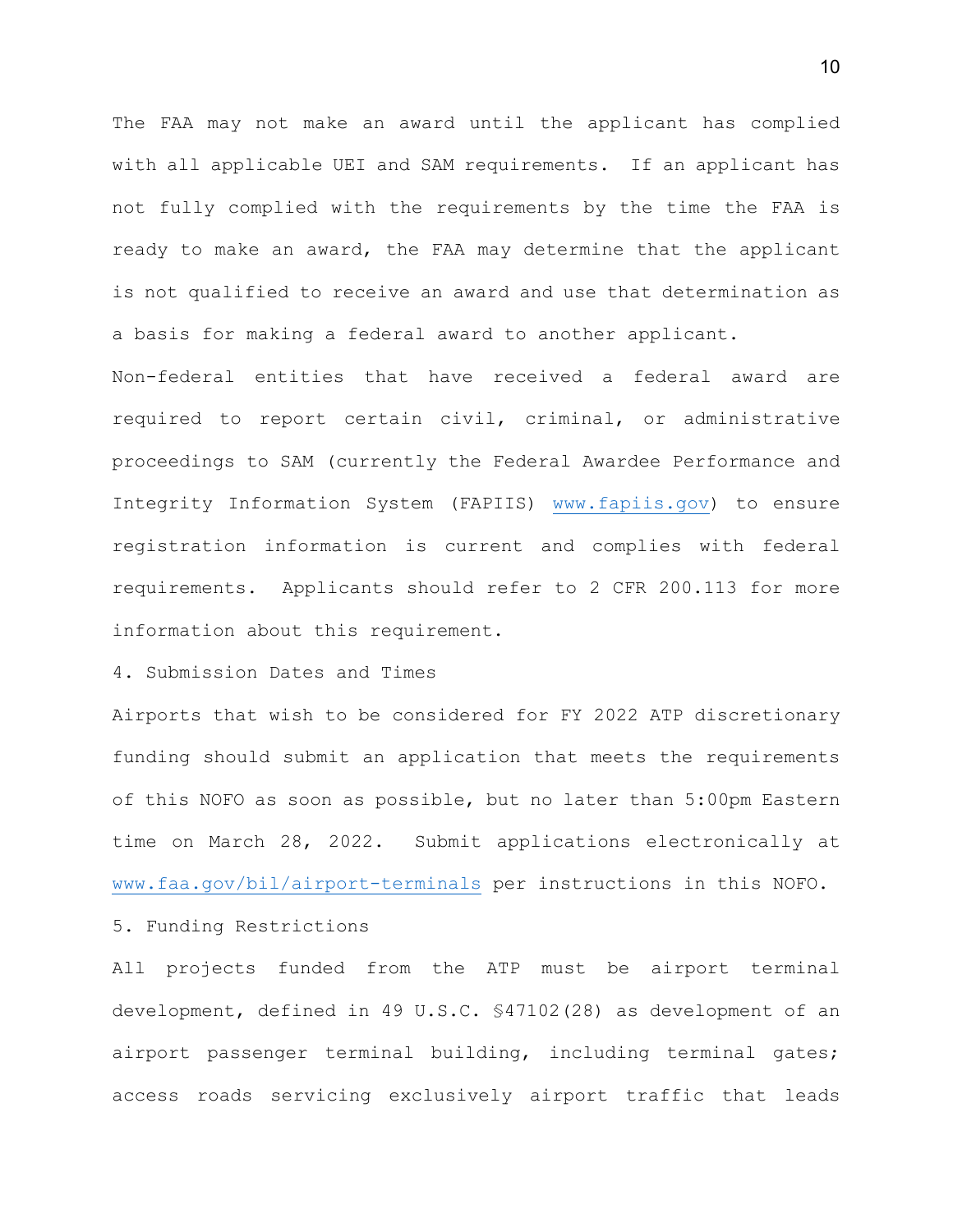directly to or from an airport passenger terminal building; and walkways that lead directly to or from an airport passenger terminal building. Under the ATP, the FAA may consider projects that qualify as "terminal development" (including multimodal terminal development), as that term is defined in 49 U.S.C. §47102(28); and projects for on-airport rail access projects as set forth in Passenger Facility Charge (PFC) Update 75-21 (86 FR 48793, August 31, 2021).

Additionally, ATP eligible projects include relocating, reconstructing, repairing, or improving an airport-owned ATCT. ATP funds may not be used to support or oppose union organizing. E. APPLICATION REVIEW INFORMATION

1. Criteria

Applications for FY 2022 ATP will be rated using the following criteria:

- i. Must meet eligibility requirements under the ATP, which includes terminal development (including multimodal terminal development) as defined in 49 U.S.C §47102(28), on-airport rail access projects, or airport-owned ATCT relocation, reconstruction, repair, or improvements.
- ii. Timeliness of implementation, with priority given to those projects that can satisfy all statutory and administrative requirements for grant award in FY 2022.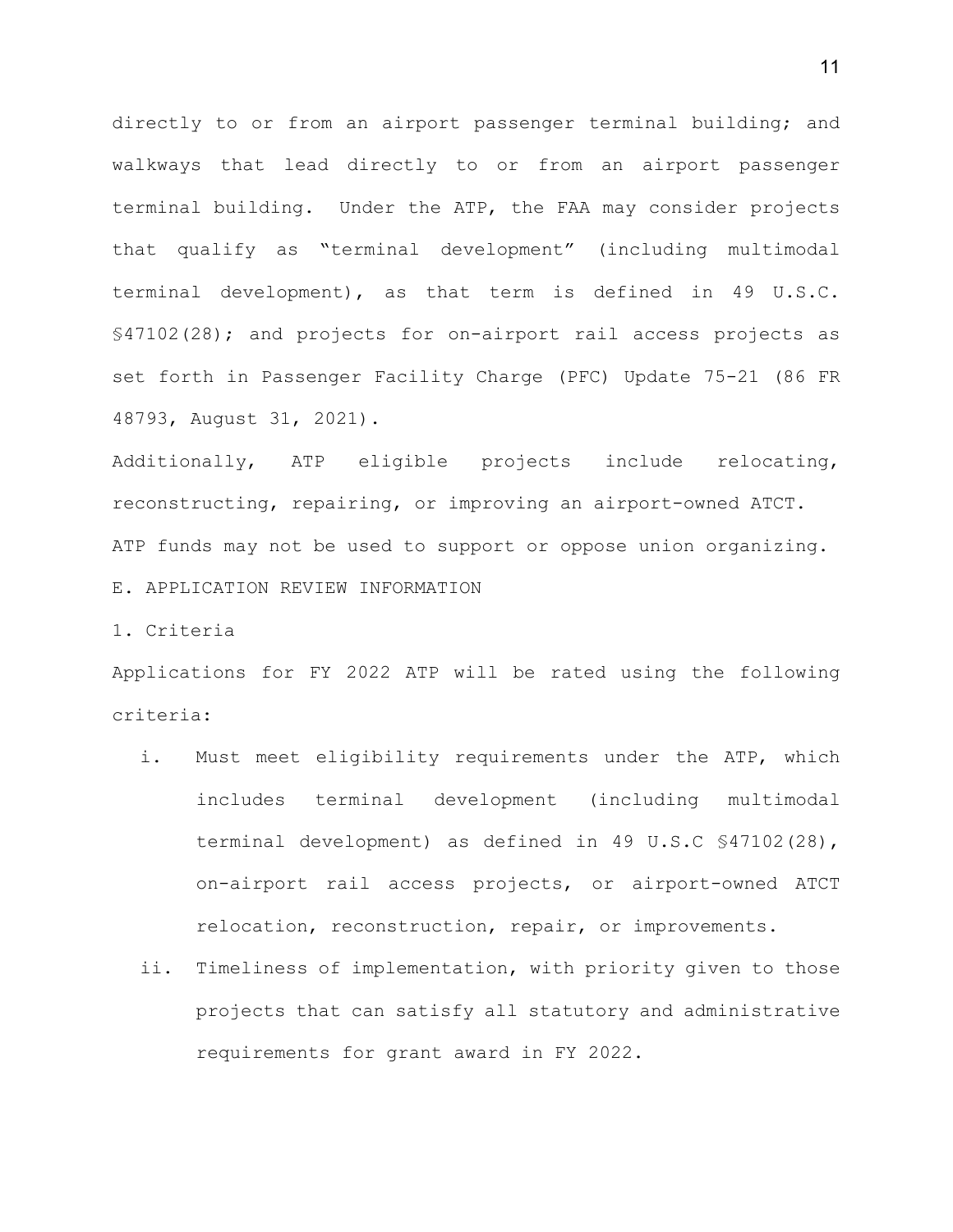- iii. Favorable consideration will be given to eligible and justified terminal development (including multimodal terminal development), on-airport rail access projects, and ATCT projects that:
	- a. *Increase capacity and passenger access*: The applicant should describe the extent to which the project contributes to the functioning and growth of the economy, including the extent to which the project addresses congestion or service gaps in rural areas. The applicant should demonstrate how the proposed project increases capacity, provides ongoing market access to the airport by competing carriers as economic and competitive conditions change, as well as how it contributes to the functioning and growth of the economy, including the extent to which the project addresses congestion or service gaps in rural areas. The applicant should demonstrate how the proposed project increases capacity and market access or relieves congestion based on current and/or forecast needs.
	- b. *Replace aging infrastructure*: Applicants should describe how the project addresses replacing or upgrading facilities that have reached the end of their useful life. This includes information on the current age and condition of the asset that will be affected by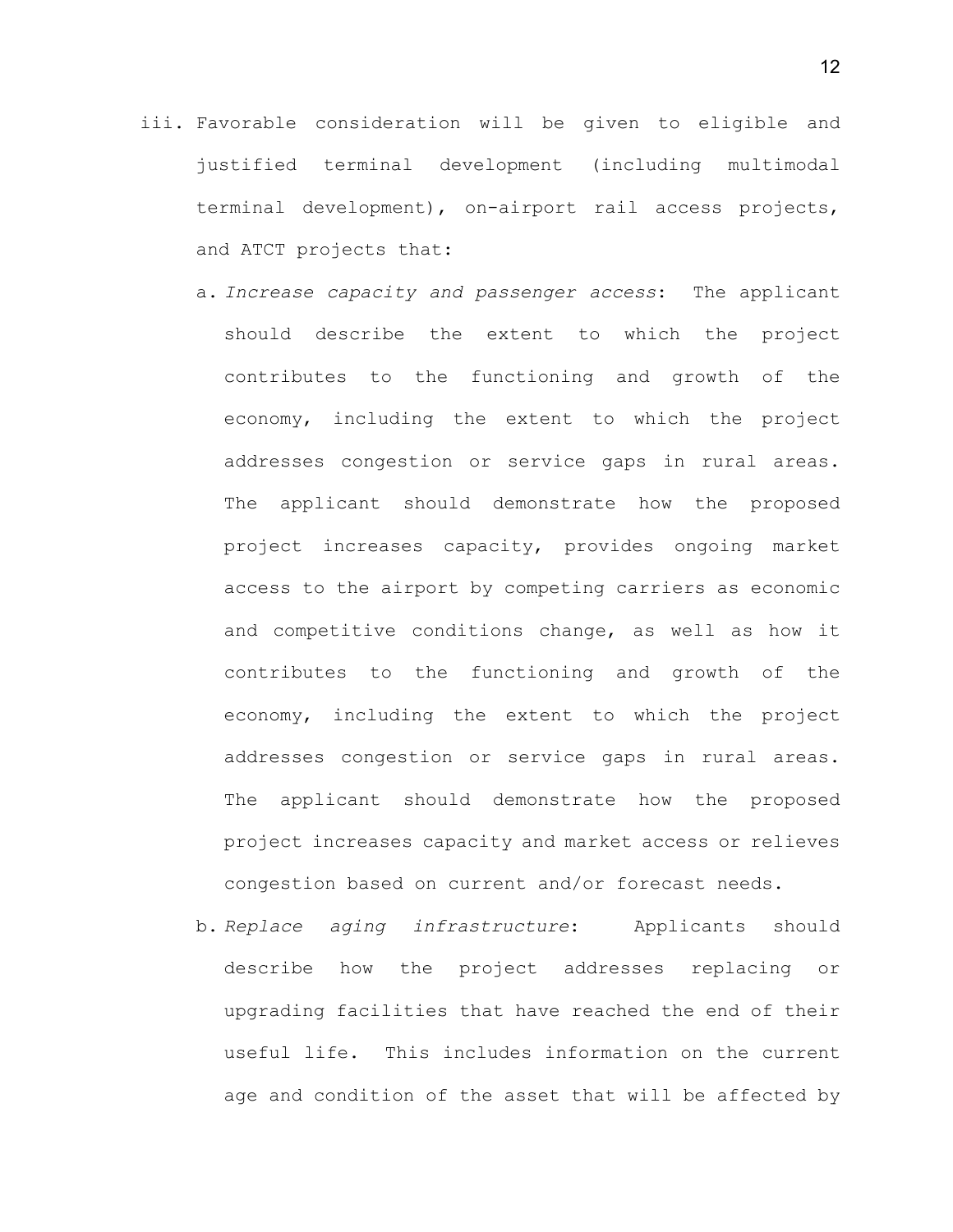the project and how the proposed project will improve asset condition. The applicant should describe how the facility no longer meets the current or forecasted operational needs of the airport. This includes the renovation, expansion, or replacement of a facility that is too small or cannot efficiently meet current or future demand. This also includes projects aimed at terminal modernization or upgrades to meet the changing user or community expectations. This can be met by including multimodal terminal development, climate resiliency, sustainability initiatives and practices incorporated therein, all with the goal of providing a terminal that focuses on the most efficient movement of passengers and baggage possible. This also includes projects that address changing environmental conditions and improve resilience to climate change, and that will be constructed consistent with the Federal Flood Risk Management Standard, to the extent consistent with current law.

c. *Achieve compliance with the Americans with Disabilities Act (ADA), including expand accessibility for persons with disabilities*: Applicants should describe how the project increases mobility, expands access, and improves connectivity for people with disabilities both inside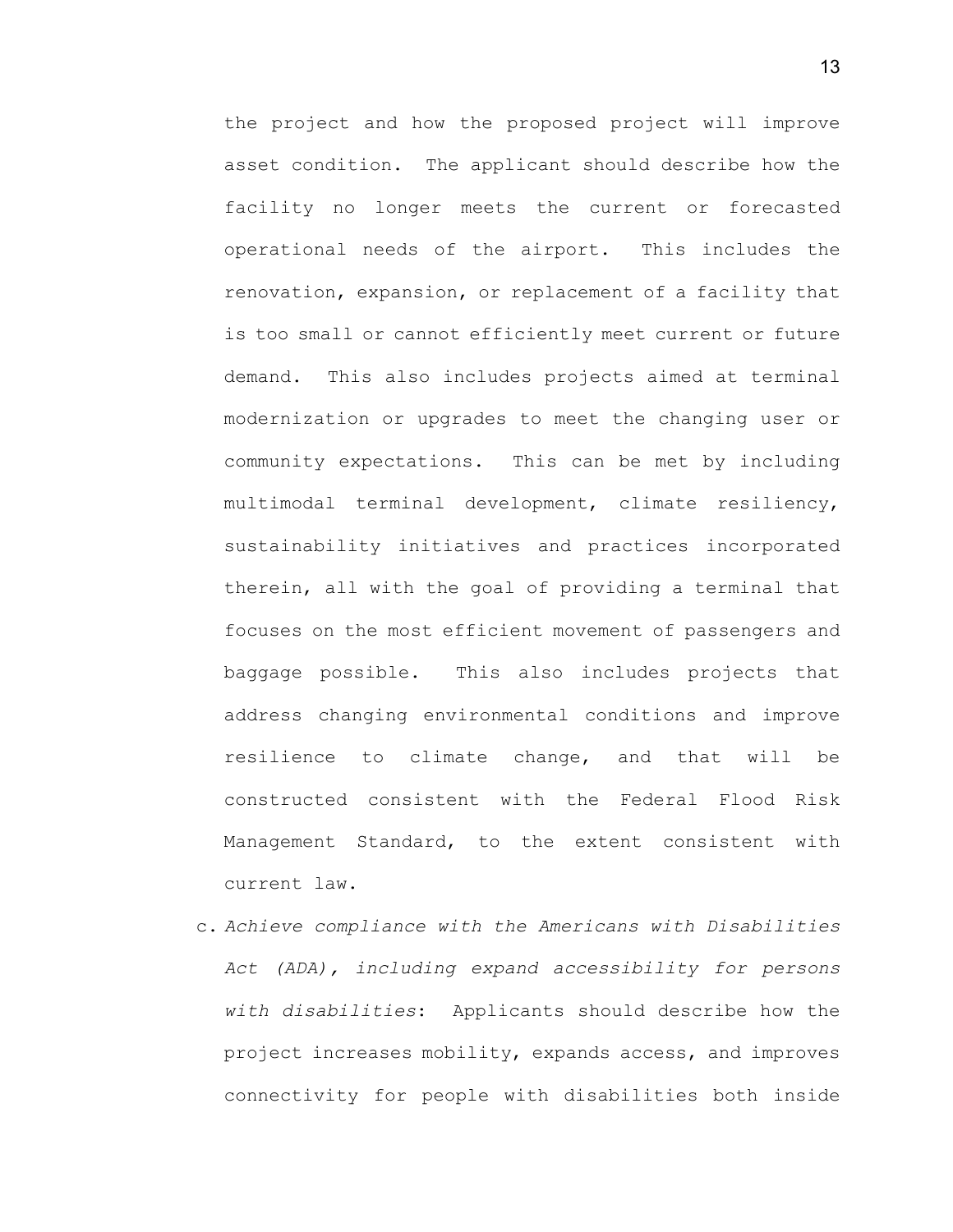and outside the terminal or ATCT. The information should demonstrate how the proposed project will meet the requirements under the Americans with Disabilities Act and improve equitable access for people with disabilities.

- d. *Improve airport access for historically disadvantaged populations*: Applicants should describe how the project increases mobility, expands access, and improves connectivity for historically disadvantaged populations. The information should demonstrate how the proposed project provides a significant local and regional impact and benefits historically disadvantaged populations. The applicant should include a description of public engagement on a local and regional level that has occurred, demonstrates proactive inclusivity of historically disadvantaged communities, and the degree to which public comments and commitments have been integrated into the project. DOT is providing a list of communities that meet the definition of Historically Disadvantaged Communities, available at [https://adip.faa.gov/agis/public/#/disadvantagedCommun](https://adip.faa.gov/agis/public/#/disadvantagedCommunities) [ities.](https://adip.faa.gov/agis/public/#/disadvantagedCommunities)
- e. *Improve energy efficiency including upgrading environmental systems, upgrading plant facilities, and*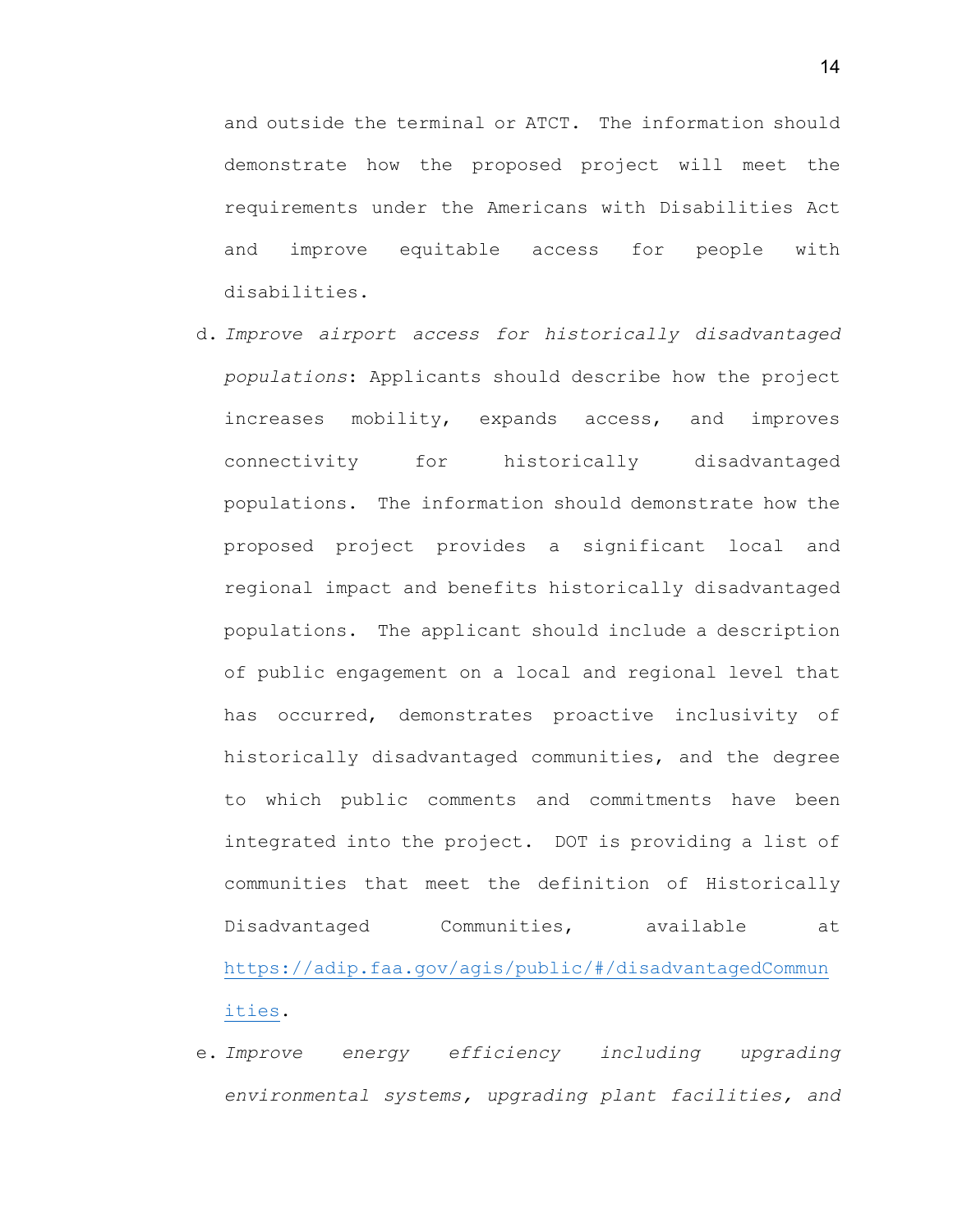*achieving Leadership in Energy and Environmental Design (LEED) accreditation standards*: Applicants should provide information demonstrating how the proposed project will reduce air pollution and greenhouse gas emissions from a reduction in energy consumption through energy efficient design. This includes how the project may facilitate the airport in achieving LEED accreditation standards through reliance on alternative energy, water use reduction, sustainable site selection and development, responsible materials selection and waste management, incorporating lower-carbon pavement and construction materials, enhanced indoor environmental quality, use of terminal facility for renewable energy production, or other sustainability efforts (e.g. vehicle charging stations attached to the terminal) that further reduce long-term impact on climate. A proposed project, including utility support facilities, should be part of an overall plan that sets targets to lower carbon emissions, working toward a carbon-neutral airport by 2050.

f. *Improve airfield safety through terminal relocation*: Applicants should describe how the proposed terminal project is improving airfield safety through the relocation of the terminal building or its components.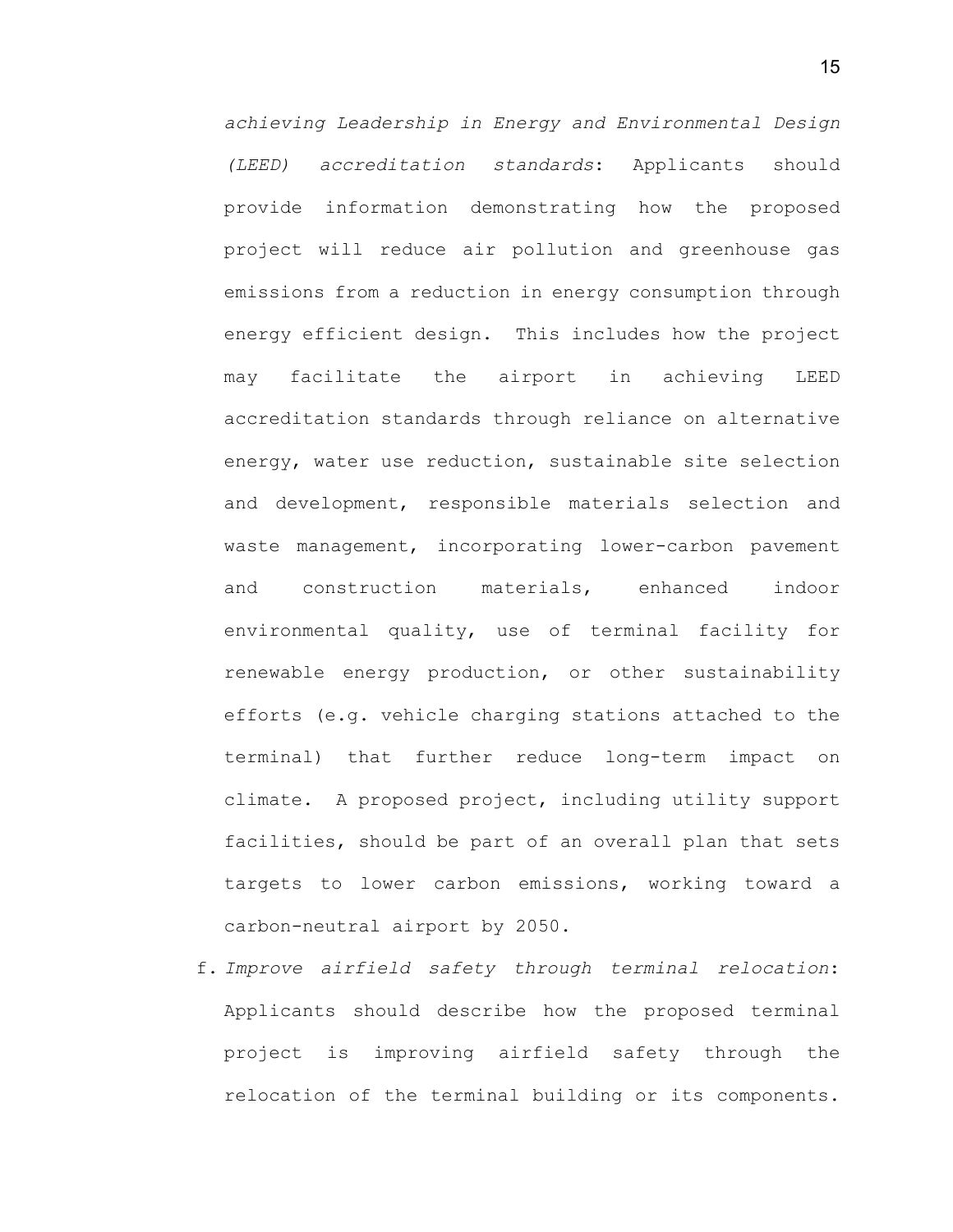This could also include a project to relocate a terminal that assists in addressing nonstandard airfield configurations.

- g. *Encourage actual and potential competition*: The applicant should describe the extent to which the project promotes competition in air service by providing greater ability to accommodate new entrants; increasing the ability of competing air carriers to access constrained facilities on an ongoing basis; and facilitating the efficient, and reliable movement of passengers and cargo. The applicant may also wish to describe how the project will offer regional and national impacts by improving the economic strength of regions and cities; increase opportunities for tourism; result in long-term job creation by supporting goodpaying jobs with the free and fair choice to join a union directly related to the project; and help the United States compete in a global economy by encouraging the location of important industries and future innovations and technology in the U.S.
- iv. ATCT projects that relocate, reconstruct, repair, or improve an airport-owned ATCT will also be evaluated based on overall impact on the national airspace system including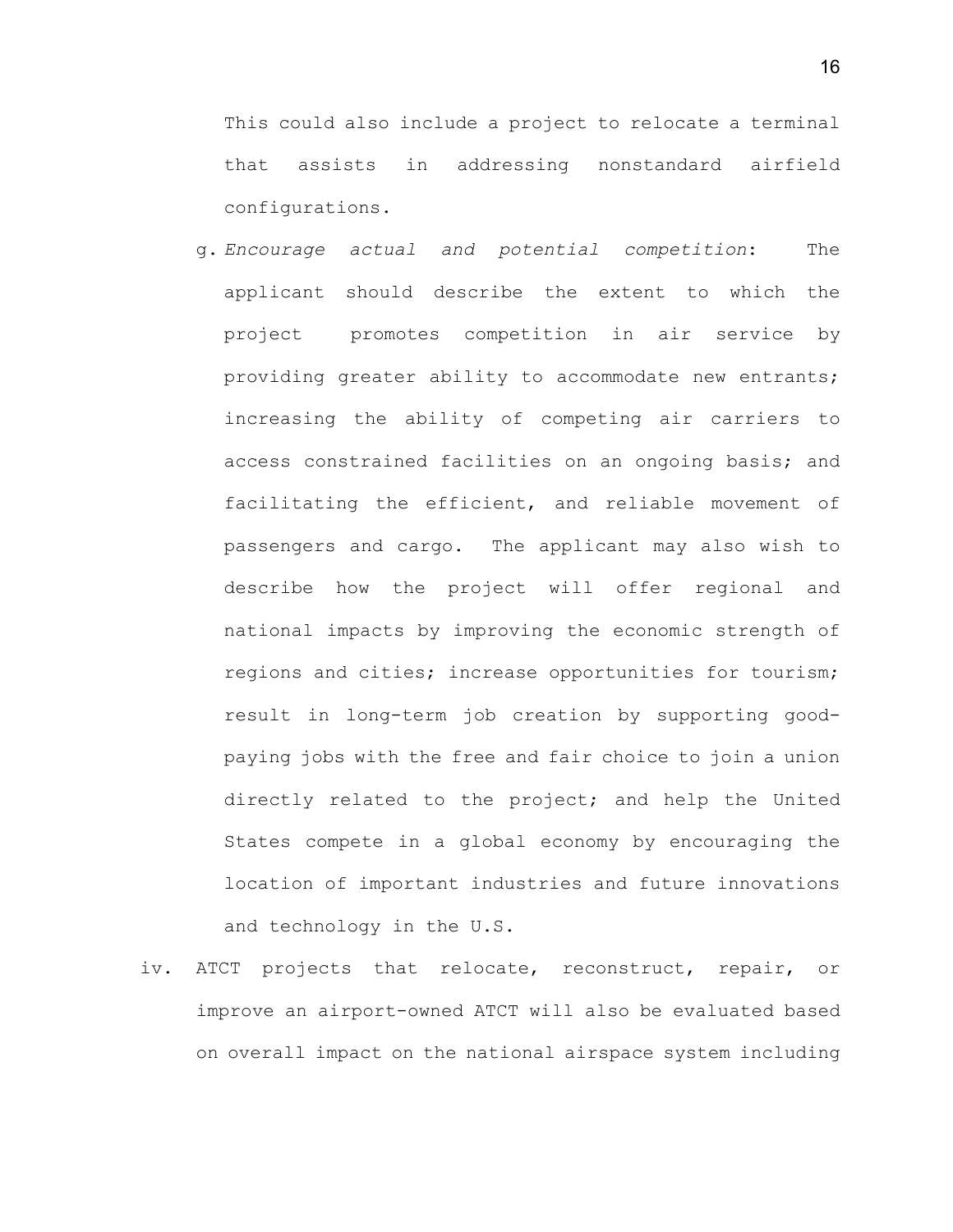age of facility, operational constraints, and nonstandard facilities.

- v. FAA will provide a preference to projects that achieve a complete development objective, even if awards for the project must be phased, and prioritize projects that have received partial awards.
- vi. The applicant should describe whether and how project delivery and implementation create good-paying jobs with the free and fair choice to join a union to the greatest extent possible, the use of demonstrated strong labor standards, practices and policies (including for direct employees, contractors, and sub-contractors); use of project labor agreements; distribution of workplace rights notices; the use of Local Hire Provisions;<sup>[1](#page-16-0)</sup> registered apprenticeships; or other similar standards or practices. The applicant should describe how planned methods of project delivery and implementation (for example, use of Project Labor Agreements and/or Local Hire Provisions,<sup>[2](#page-16-1)</sup> training and placement for underrepresented workers) provide opportunities for all workers, including workers underrepresented in construction jobs to be trained and

 $\overline{a}$ 

<span id="page-16-0"></span><sup>1</sup> IIJA div. B Section 25019 provides authority to use geographical and economic hiring preferences, including local hire, for construction jobs, subject to any applicable State and local laws, policies, and procedures.

<span id="page-16-1"></span><sup>2</sup> Project labor agreement should be consistent with the definition and standards outlined in Executive Order 14063.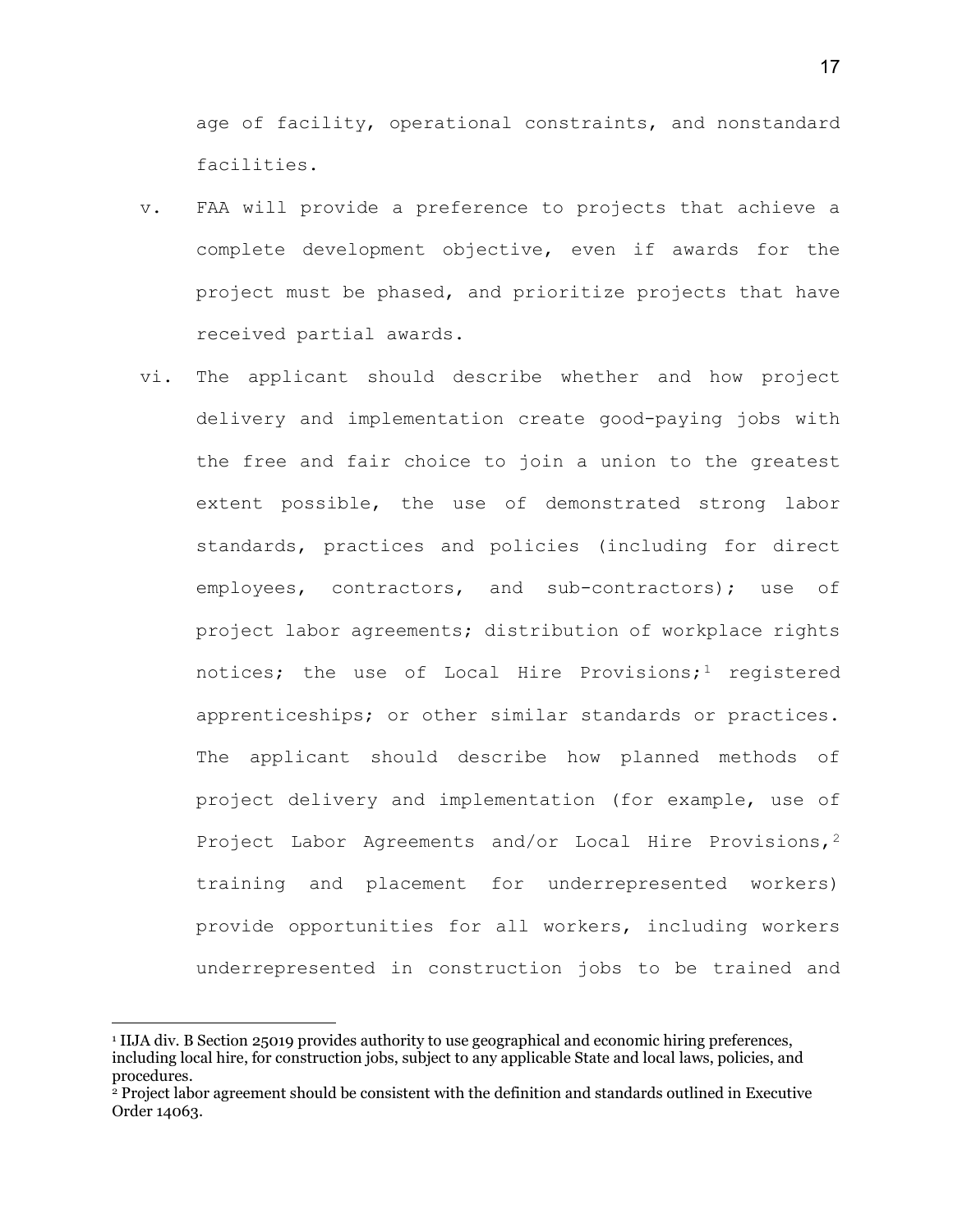placed in good-paying jobs directly related to the project. FAA will consider this information in evaluating the application.

## 2. Review and Selection Process

Applications will be evaluated based on the information submitted related to the above criteria in E.1 to ensure responsiveness to this NOFO and the intent of the ATP. Applicants are encouraged to submit projects that meet as many of the above criteria as possible, but do not need to meet all criteria to be considered. Federal awarding agency personnel will evaluate applications based on how well the projects meet the criteria in E.1, including project eligibility, justification, readiness, and the availability of matching funds. The FAA will also consider projects that advance the goals of the following Executive Orders: the President's January 20, 2021, Executive Order 13990, *"Protecting Public Health and the Environment and Restoring Science to Tackle the Climate Crisis";* the President's January 20, 2021, Executive Order 13985, *"Advancing Racial Equity and Support for Underserved Communities Through the Federal Government";* the President's January 27, 2021, Executive Order 14008, *"Tackling the Climate Crisis at Home and Abroad"*; and the President's July 9, 2021, Executive Order 14036, *"Promoting Competition in the American Economy."*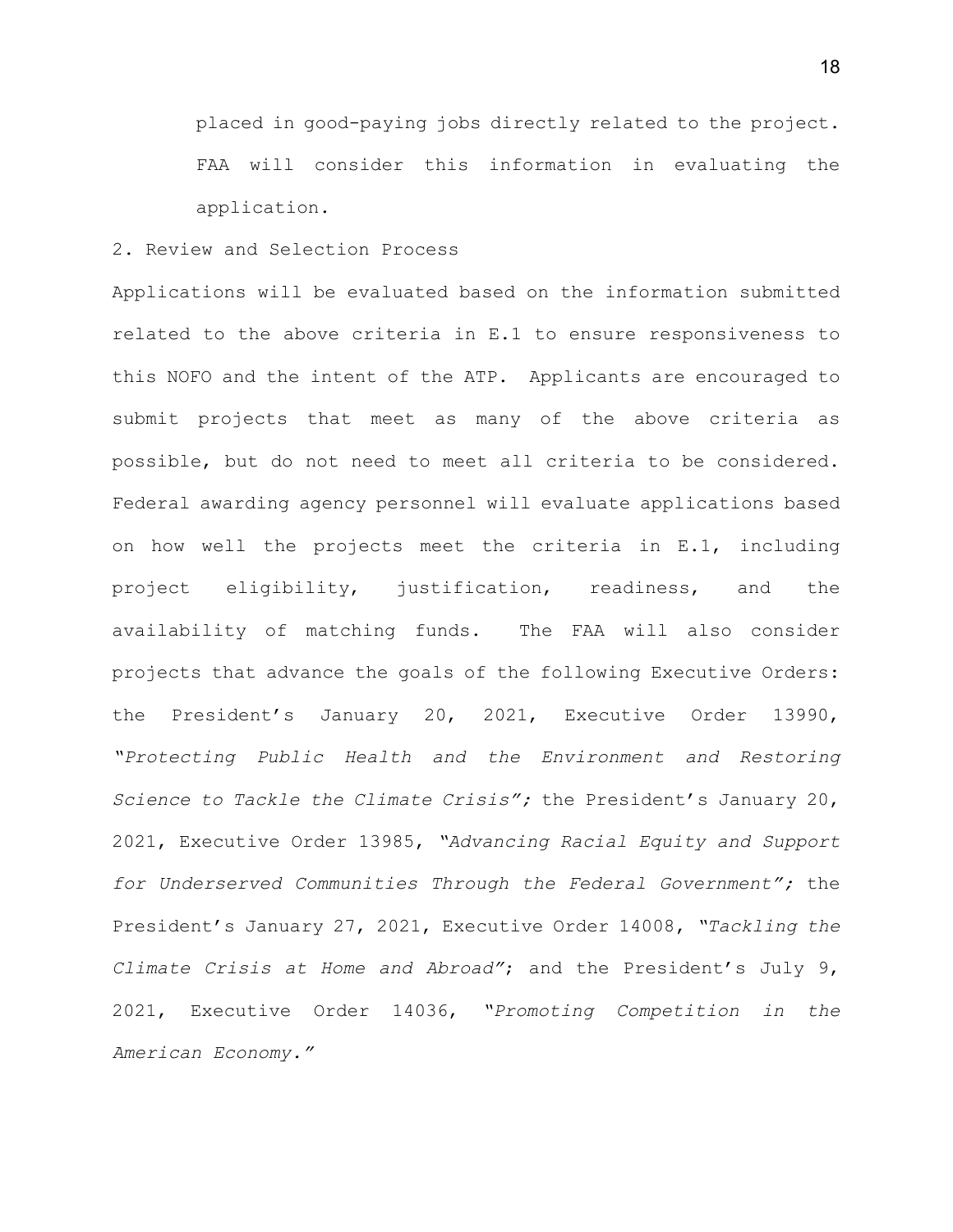### 3. Integrity and Performance Check

Prior to making a Federal award with a total amount of Federal share greater than the simplified acquisition threshold, FAA is required to review and consider any information about the applicant that is in the designated integrity and performance system accessible through SAM (currently FAPIIS) (see [41 U.S.C. 2313\)](https://www.law.cornell.edu/uscode/text/41/2313). An applicant, at its option, may review information in the designated integrity and performance systems accessible through SAM and comment on any information about itself that a Federal awarding agency previously entered. FAA will consider any comments by the applicant, in addition to the other information in the designated integrity and performance system, in making a judgment about the applicant's integrity, business ethics, and record of performance under Federal awards when completing the review of risk posed by applicants as described in [§ 200.206.](https://www.law.cornell.edu/cfr/text/2/200.206)

F. FEDERAL AWARD ADMINISTRATION INFORMATION

1. Federal Award Notices

BIL awards are announced through a Congressional notification process and a DOT Secretary's Notice of Intent to Fund. The FAA RO/ADO representative will contact the airport with further information and instructions. Once all pre-grant actions are complete, the FAA RO/ADO will offer the airport sponsor a grant for the announced project. This offer may be provided through postal mail or by electronic means. Once this offer is signed by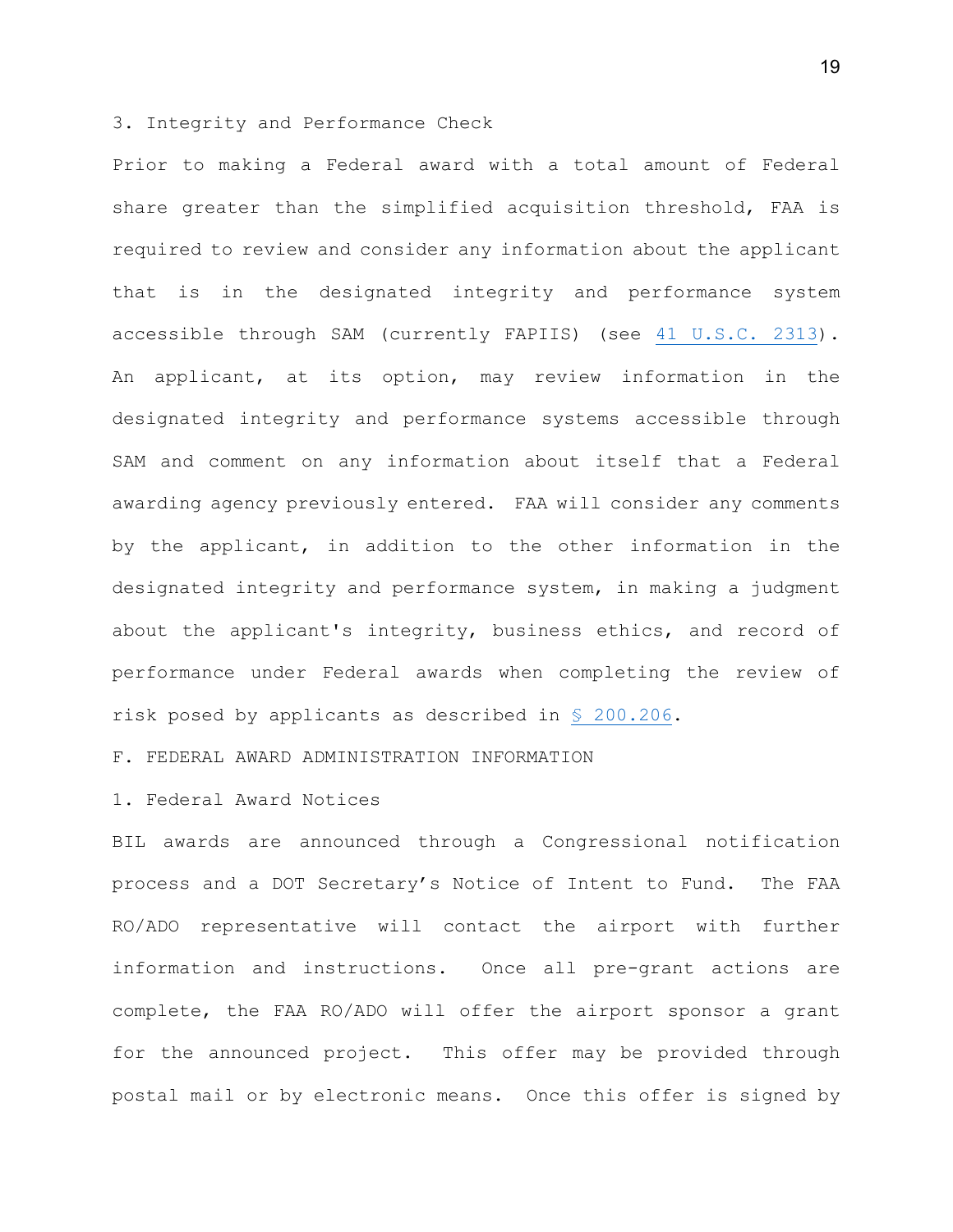the airport sponsor, it becomes a grant agreement. Awards made under this program are subject to conditions and assurances in the grant agreement.

2. Administrative and National Policy Requirements

i. Pre-Award Authority

Costs incurred after enactment of the BIL, November 15, 2021, are eligible for reimbursement under the ATP.

ii. Grant Requirements

All grant recipients are subject to the grant requirements of the AIP, found in 49 U.S.C. Chapter 471. Grant recipients are subject to requirements in the FAA's *AIP Grant Agreement* for financial assistance awards; the annual Certifications and Assurances required of applicants; and any additional applicable statutory or regulatory requirements, including nondiscrimination requirements and 2 CFR part 200, *Uniform Administrative Requirements, Cost Principles, and Audit Requirements for Federal Awards*. Grant requirements include, but are not limited to, approved projects on an airport layout plan; and compliance with federal civil rights laws, Buy American requirements under 49 U.S.C. 50101, the *Department of Transportation's Disadvantaged Business Enterprise (DBE) Program* regulations for airports (49 CFR part 23 and 49 CFR part 26), Build America, Buy America requirements in sections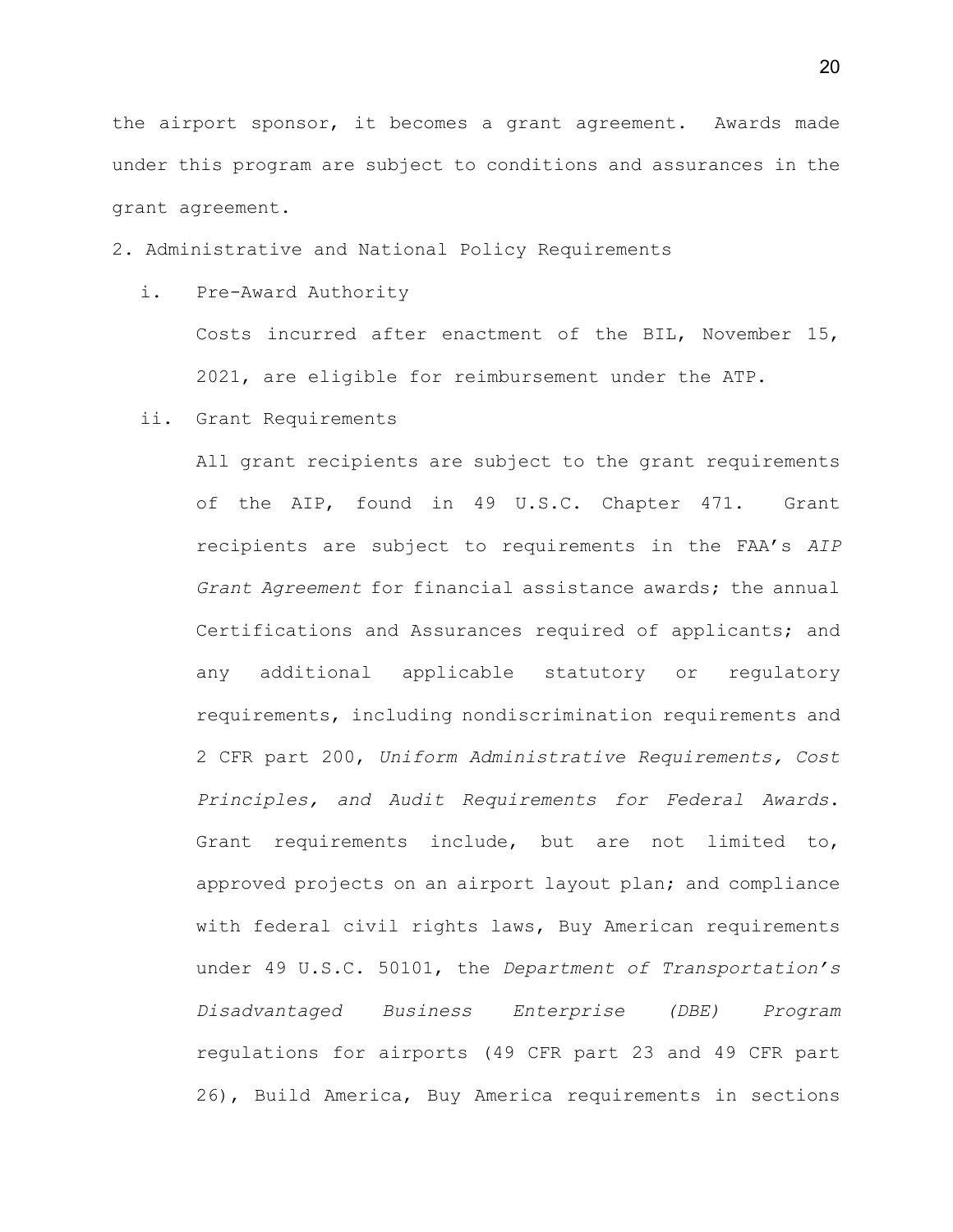70912(6) and 70914 in Public Law No: 117-58, the Infrastructure Investment and Jobs Act, and prevailing wage rate requirements under the Davis-Bacon Act, as amended (40 U.S.C. 276a-276a-5, and reenacted at 40 U.S.C. 3141- 3144, 3146, and 3147).

# iii. Standard Assurances

Each grant recipient must assure that it will comply with all applicable federal statutes, regulations, executive orders, directives, FAA circulars, and other federal administrative requirements in carrying out any project supported by the ATP grant. The grant recipient must acknowledge that it is under a continuing obligation to comply with the terms and conditions of the grant agreement issued for its project with the FAA. The grant recipient understands that federal laws, regulations, policies, and administrative practices might be modified from time to time and may affect the implementation of the project. The grant recipient must agree that the most recent Federal requirements will apply to the project unless the FAA issues a written determination otherwise.

The grant recipient must submit the Certifications at the time of grant application and Assurances must be accepted as part of the grant agreement at the time of accepting a grant offer. Grant recipients must also comply with 2 CFR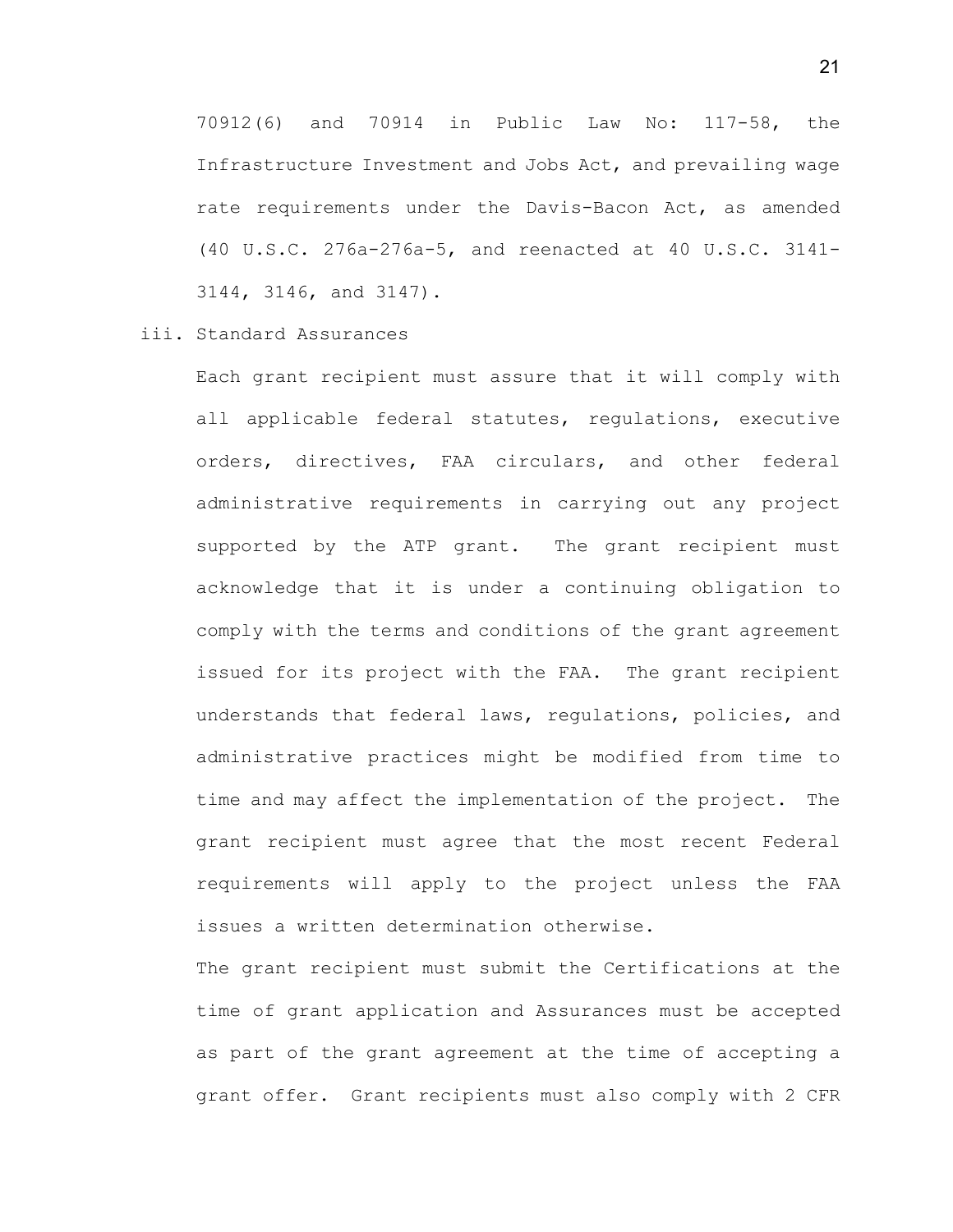part 200, which is cited in the grant assurances of the grant agreements. The Airport Sponsor Assurances are available on the FAA website at:

[https://www.faa.gov/airports/aip/grant\\_assurances.](https://www.faa.gov/airports/aip/grant_assurances)

# 3. Reporting

Grant recipients are subject to financial reporting per 2 CFR 200.328 and performance reporting per 2 CFR 200.329. Under the ATP, the grant recipient is required to comply with all Federal financial reporting requirements and payment requirements, including the submittal of timely and accurate reports. Financial and performance reporting requirements are available in the FAA October 2020 Financial Reporting Policy, which is available at [https://www.faa.gov/airports/aip/grant\\_payments/media/aip-grant](https://www.faa.gov/airports/aip/grant_payments/media/aip-grant-payment-policy.pdf)[payment-policy.pdf.](https://www.faa.gov/airports/aip/grant_payments/media/aip-grant-payment-policy.pdf)

The grant recipient must comply with annual audit reporting requirements. The grant recipient and sub-recipients, if applicable, must comply with 2 CFR part 200 subpart F Audit Reporting Requirements. The grant recipient must comply with any requirements outlined in 2 CFR part 180, *Office of Management and Budget (OMB) Guidelines to Agencies on Government wide Debarment and Suspension*.

G. FEDERAL AWARDING AGENCY CONTACT(S)

For further information concerning this notice, please contact the FAA BIL Implementation Team via e-mail at [9-ARP-](mailto:9-ARP-BILAirports@faa.gov)